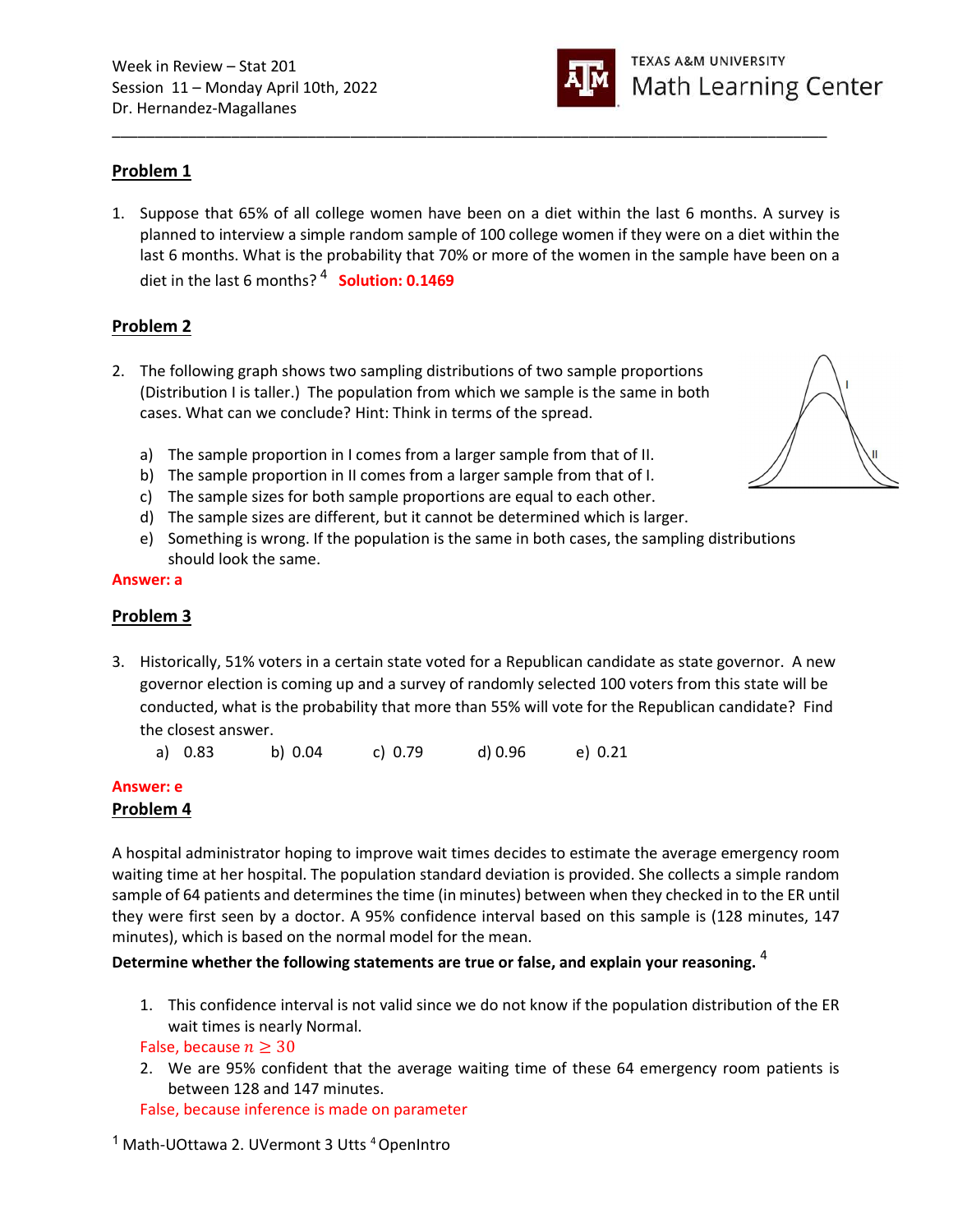

3. We are 95% confident that the average waiting time of all patients at this hospital's emergency room is between 128 and 147 minutes.

\_\_\_\_\_\_\_\_\_\_\_\_\_\_\_\_\_\_\_\_\_\_\_\_\_\_\_\_\_\_\_\_\_\_\_\_\_\_\_\_\_\_\_\_\_\_\_\_\_\_\_\_\_\_\_\_\_\_\_\_\_\_\_\_\_\_\_\_\_\_\_\_\_\_\_\_\_\_\_\_\_\_\_\_

#### True

4. 95% of random samples have a sample mean between 128 and 147 minutes.

False, the CI is not about a sample mean.

5. A 99% confidence interval would be narrower than the 95% confidence interval since we need to be surer of our estimate.

False, it will be wider

6. The margin of error is 9.5 and the sample mean is 137.5.

True

7. In order to decrease the margin of error of a 95% confidence interval to half of what it is now, we would need to double the sample size.

False, To cut the SE (or margin of error) in half, we would need a sample of 256 that is four times the original sample size.

# Problem 5<sup>4</sup>.

In 2013, the Pew Research Foundation reported that 45% of U.S. adults report that they live with one or more chronic conditions". However, this value was based on a sample, so it may not be a perfect estimate for the population parameter of interest on its own. The standard deviation of about 1.2%, and a normal model may reasonably be used in this setting.

- 1. Which conditions were checked in order to use the normal model?  $n\hat{p} \ge 10$  and  $n(1-\hat{p}) \ge 10$
- 2. Create a 95% confidence interval for the proportion of U.S. adults who live with one or more chronic conditions. Also interpret the confidence interval in the context of the study.

Answer: Recall that the general formula is  $\blacksquare$  point estimate  $\pm$ 

First, identify the three different values. The point estimate is 45%,  $Z^* = 1.96$  for a 95% confidence level, and  $Sd = 1.2\%$ . Then, plug the values into the formula:

 $45\% \pm 1.96 \times 1.2\% \rightarrow (42.6\%, 47.4\%)$ 

We are 95% confident that the proportion of US adults who live with one or more chronic condi- tions is between 42.6% and 47.4%.

# Problem 6<sup>4</sup> (Part ii)

In 2013, the Pew Research Foundation reported that "45% of U.S. adults report that they live with one or more chronic conditions", and the standard deviation is 1.2%. Identify each of the following statements as true or false. Provide an explanation to justify each of your answers.

3. We can say with certainty that the confidence interval from Problem 1 contains the true percentage of U.S. adults who suffer from a chronic illness. False. Confidence intervals provide a range of plausible values, and sometimes the truth is missed. A 95% confidence interval "misses" about 5% of the time.